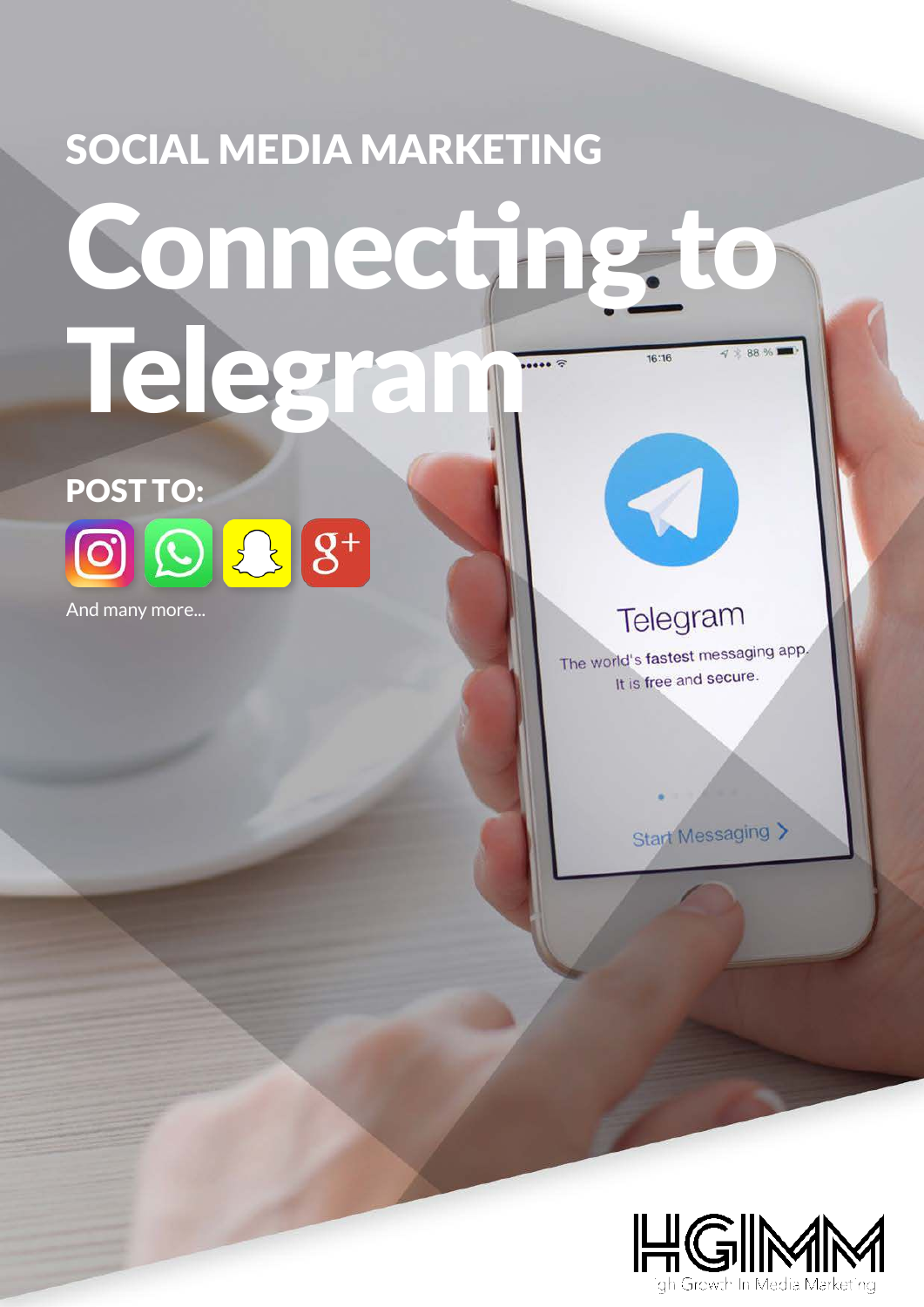## **What's in this guide?**



- What is Telegram?
- Creating a Telegram account.
- What is a Telegram bot?
- Connecting your Telegram account to the dashboard.

#### (i) Note

These instructions are intended to be used with Telegram's mobile apps and may not work with their desktop apps.

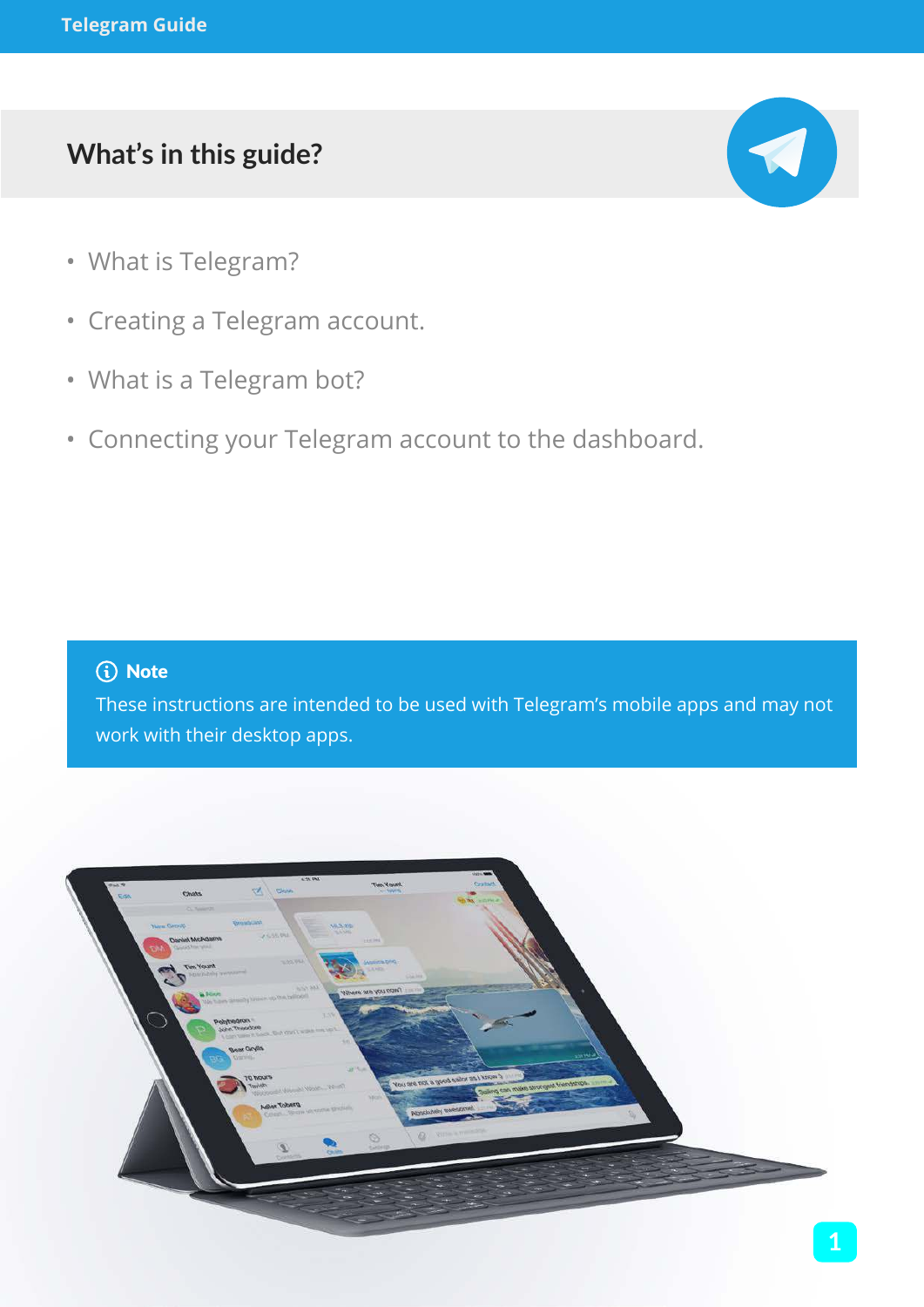**1**

**2**

**3**

**4**

## **What is Telegram?**

Telegram describe themselves as a cloud-based mobile and desktop messaging app with a focus on security and speed. Simply put they are a free messaging app similar to WhatsApp. For a full feature list and FAQ's take a look at their website: **https://telegram.org/**

#### **Creating a Telegram account**

First things first, before you can unlock all the magic Telegram has to offer you'll need to create a Telegram account. This is a very simple process and the Telegram app guides you through the process very well but here's a quick overview. If you've already got a Telegram account then you're ahead of the game and can skip to the next section.

> **Download the Telegram Messenger app from your smart phone or tablet's app store.**

**Open the app and navigate through the welcome slides or click the "Start Messaging" button.**

**Input your mobile number, here you'll either receive a test call or an sms with a pin which you will be prompted to enter.**

**Lastly, you'll be asked to enter your name and then you're done.**

## (i) Note

Throughout this process you will be asked to allow or deny certain features. To gain access to all Telegram has to offer you will need to choose 'Allow' from these prompts.



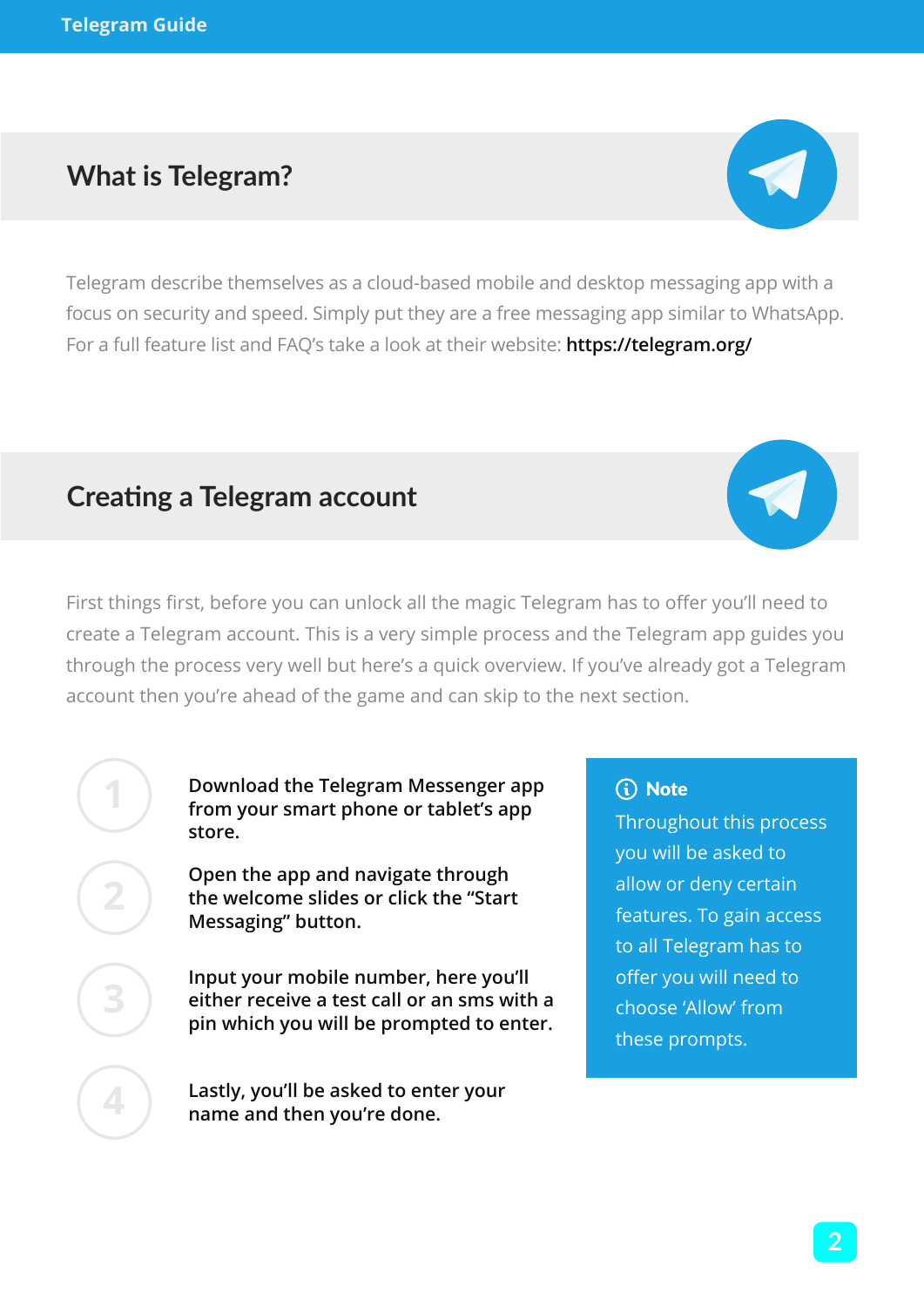## **What is a Telegram bot?**



Later in this guide you'll come across the mention of a 'bot' and '@sendabot', but what are these? Bots in Telegram are small programs which allow the Telegram app to connect to other platforms to send and receive items between them. The @sendabot is a way of accessing that bot's actions from within a chat.

The @sendabot allows you to access various galleries from the dashboard including the images you have uploaded or created in the Visual Composer. This will then allow you to share those images on to other apps installed on your smart phone.

#### **For example**

You've created and saved something in the Visual Composer which you would like to share with your friends on Instagram. You'll need to connect sendabot to your Telegram account, *details on how to do this can be found in the section 'Connecting Telegram to the dashboard'*.

#### **Then there are two ways you can do this:**

- 1. Log into your social media dashboard and post or schedule the image to your Telegram account.
- 2. Use your Telegram account to access your image galleries. Do this by opening up a chat with your friend, type the '@sendabot l' command which will display your last 50 saved images, choose the one you want to share and tap send.

*For more details and a full list of commands see the 'Using Telegram' guide.*